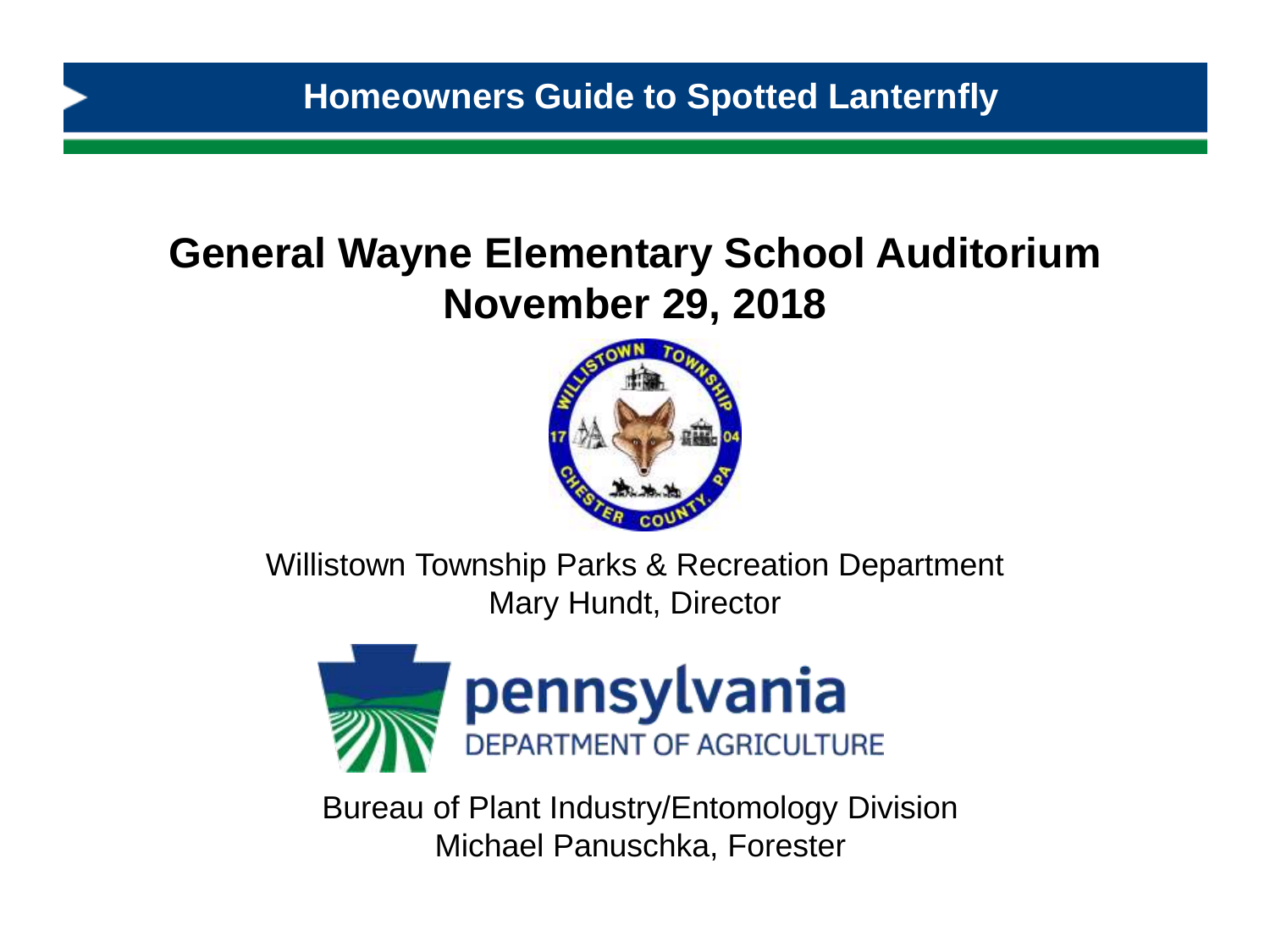Spotted Lanternfly (SLF), *Lycorma Delicatula* (White), is an invasive planthopper native to China, India, and Vietnam first discovered in Berks County in 2014. It has since traveled to 12 other Pennsylvania counties. The insect has the potential to greatly impact agricultural crops such as grapes, hops, and hardwoods, and reduce the quality of life for people living in heavily infested areas.



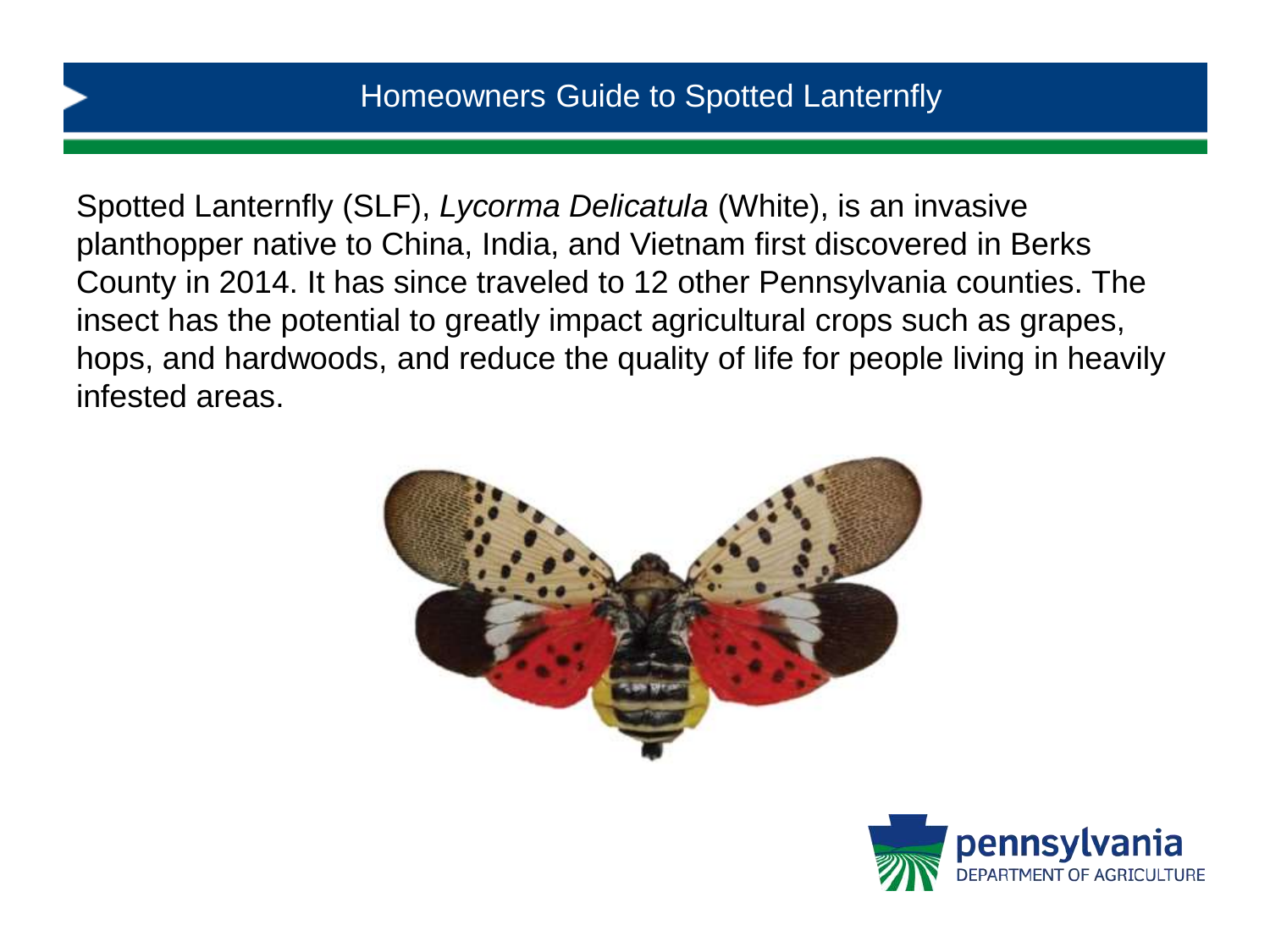## Life Cycle



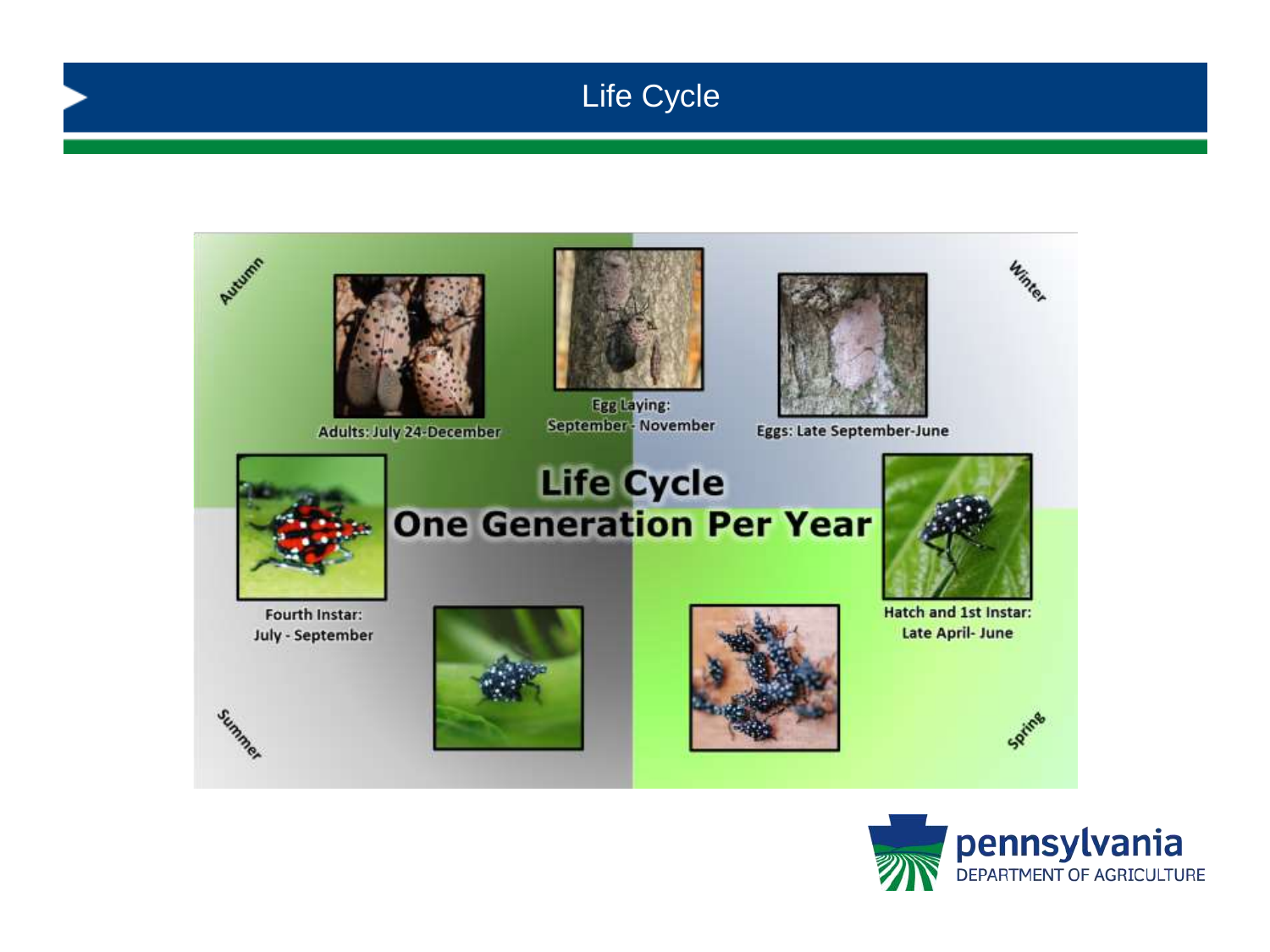## Egg Mass Identification



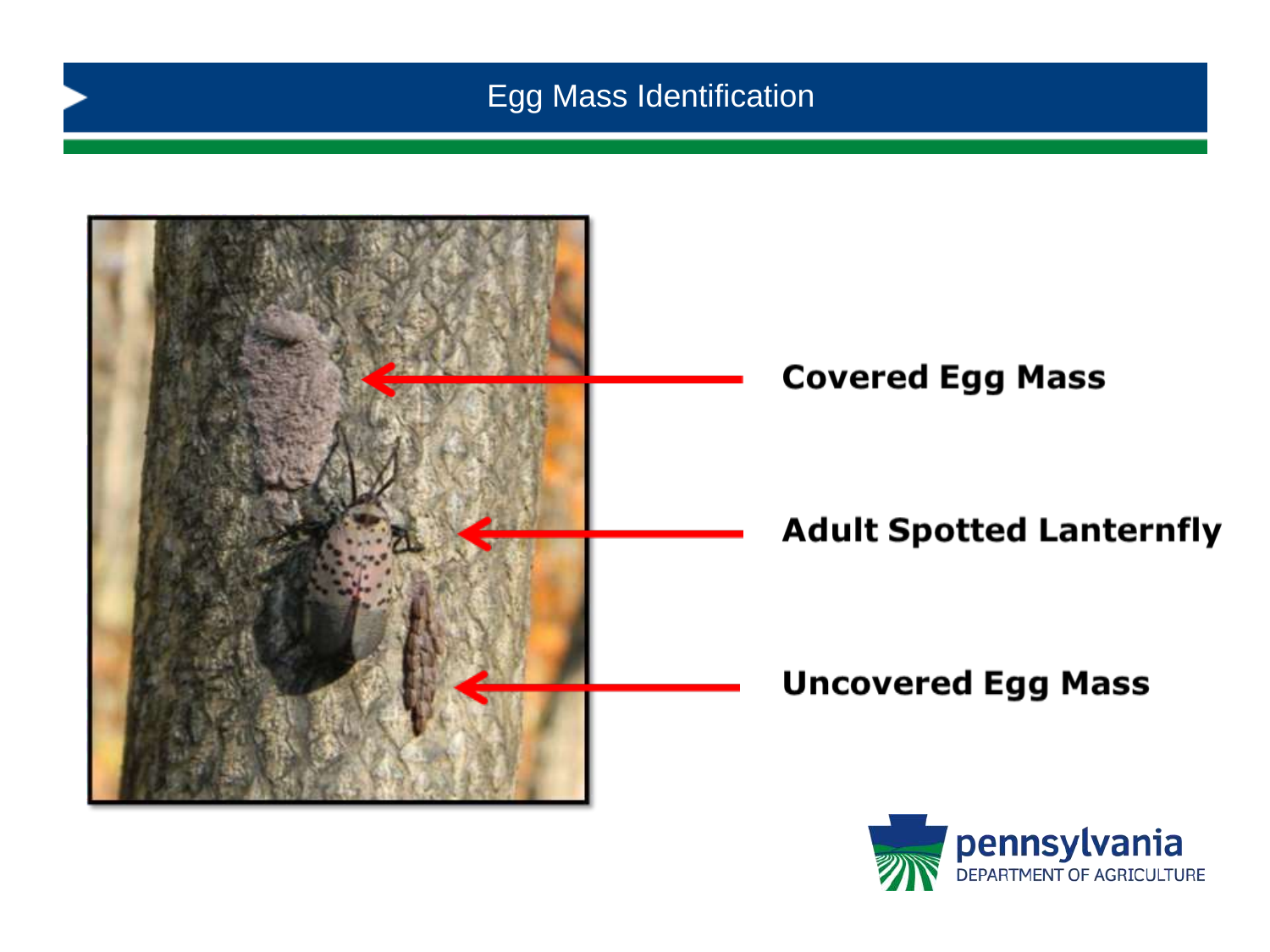## When to use Management Practices

#### Best times to use management practices:

|                                                                                           | Jan. | Feb. | March | April | May | June | July | Aug. | Sept. | Oct. | Nov. | Dec. |
|-------------------------------------------------------------------------------------------|------|------|-------|-------|-----|------|------|------|-------|------|------|------|
| Destroy egg masses                                                                        |      |      |       |       |     |      |      |      |       |      |      |      |
| Use sticky bands to cap-<br>ture spotted lanternfly                                       |      |      |       |       |     |      |      |      |       |      |      |      |
| Registered insecticides<br>can be effective!                                              |      |      |       |       |     |      |      |      |       |      |      |      |
| Avoid moving gravid<br>(fertilized) fernales <sup>2</sup>                                 |      |      |       |       |     |      |      |      |       |      |      |      |
| Avoid moving viable egg<br>masses <sup>2</sup>                                            |      |      |       |       |     |      |      |      |       |      |      |      |
| Treat most tree-of-heaven<br>(Allanthus altissima) trees<br>with herbicide <sup>1.1</sup> |      |      |       |       |     |      |      |      |       |      |      |      |
| Treat tree-of-heaven<br>"trap" trees with systemic<br>Insecticides <sup>1,4</sup>         |      |      |       |       |     |      |      |      |       |      |      |      |

Source: Penn State Extension

### Life stage present (one generation per year in Pennsylvania):

|        | Jan. | Feb. | March | April | May | June | July | Aug. | Sept. | Oct. | Nov. | Dec. |
|--------|------|------|-------|-------|-----|------|------|------|-------|------|------|------|
| Eggs   |      |      |       |       |     |      |      |      |       |      |      |      |
| Nymphs |      |      |       |       |     |      |      |      |       |      |      |      |
| Adults |      |      |       |       |     |      |      |      |       |      |      |      |

Source: Penn State Extension

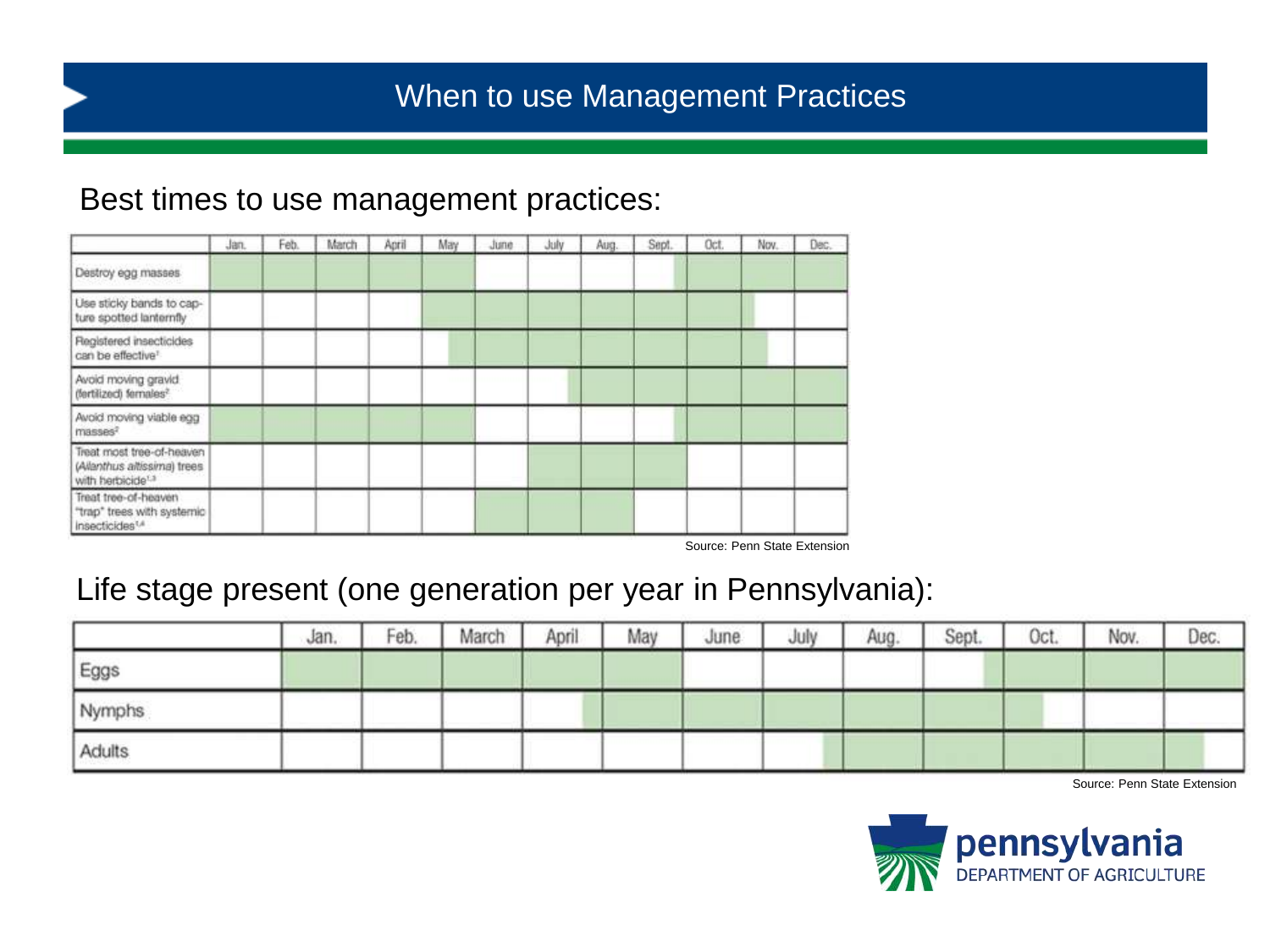## How to Control Adult Spotted Lanternfly

- Spotted Lanternfly prefer to feed on *Ailanthus altissima*, commonly known as the Tree-of-Heaven.
- If you have Ailanthus on your property: Please consider reducing the number of trees with herbicide. This will prevent the tree from root suckering, this will make thousands take its place. Then treat remaining "trap trees" with insecticides.
- If you want to kill Spotted Lanternfly without controlling Ailanthus:
	- When there are only a few insects, you can kill them by swatting or crushing them.
	- You can also use sticky tape to trap the insects
	- For large populations, there are two kinds of insecticides widely available that will kill the adults:
		- Contact insecticides kill Spotted Lanternflies when the chemical contacts the insect directly; and
		- Systemic insecticides are absorbed by the tree and kill insects feeding on it.
- Chip all woody debris on site to no larger than 1-inch pieces of two dimensions.
- Leave all chips or woody debris on site or take chips or debris to an organic materials recycler within the quarantine area.

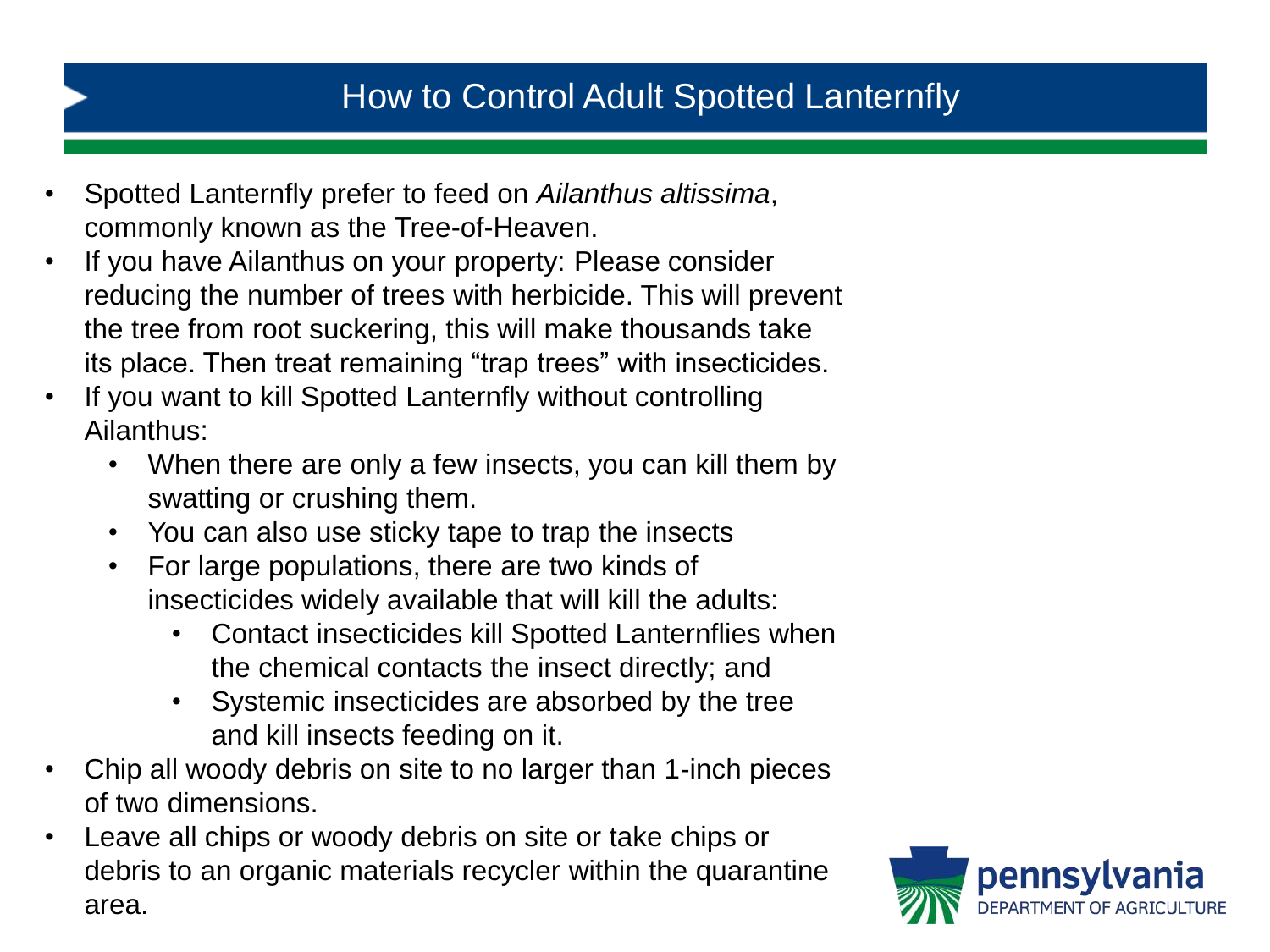## Ailanthus

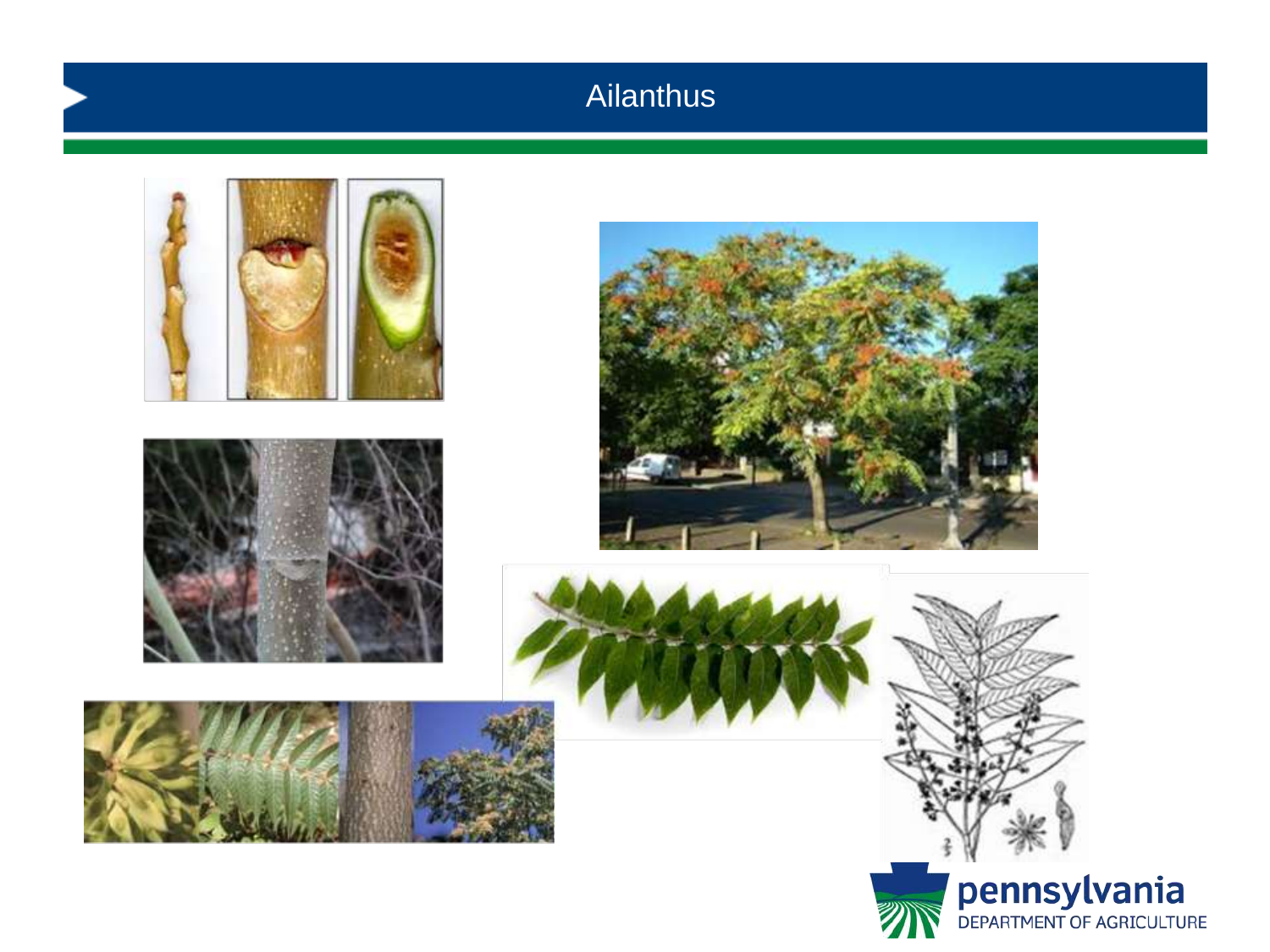## Look A-Likes



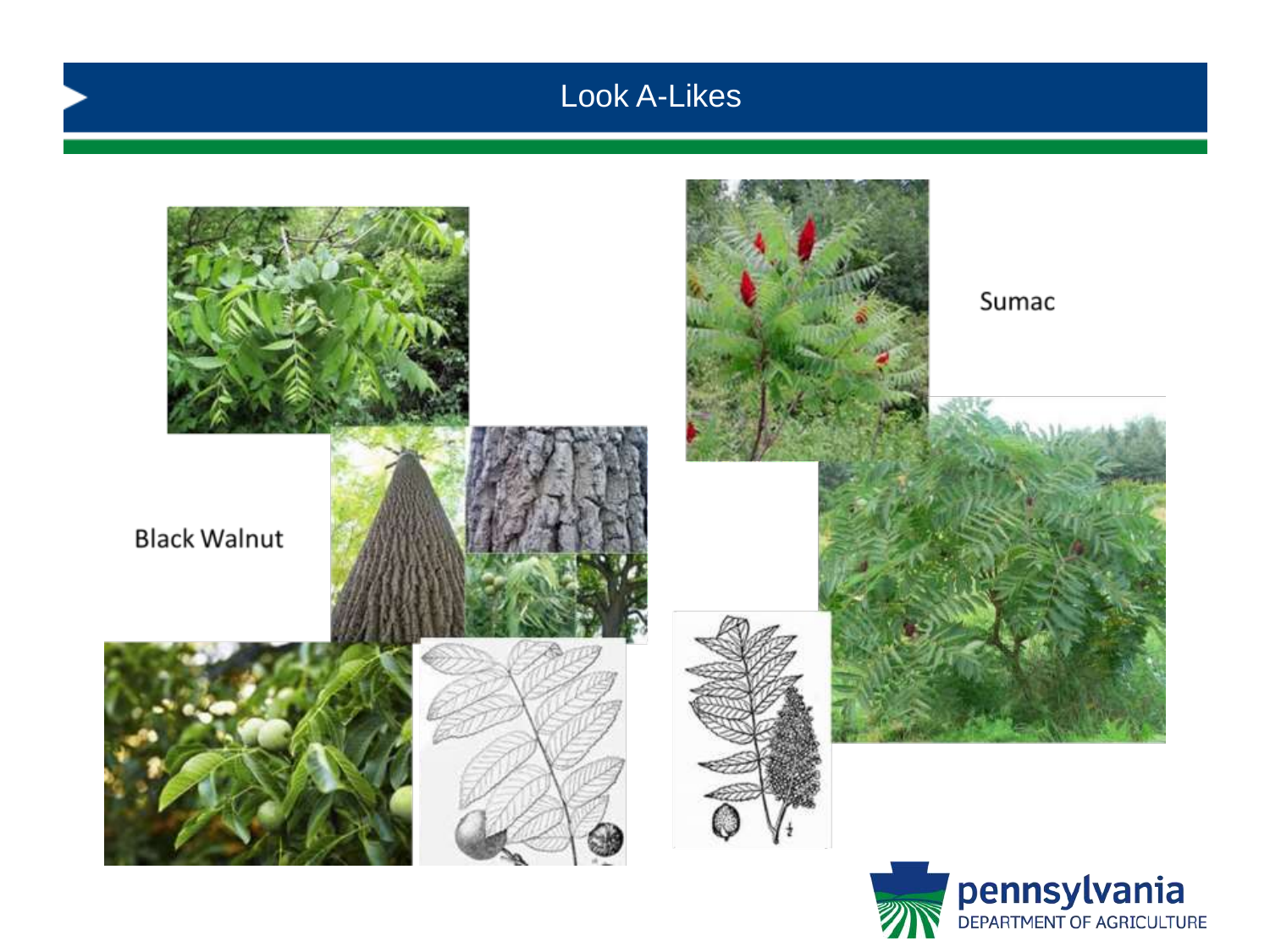- The quarantine restricts the movement of certain articles.
- The following Pennsylvania counties are included in the quarantine order as of November, 2018:
	- •Berks
	- •Bucks
	- •Carbon
	- •Chester
	- •Delaware
	- •Lancaster
	- •Lebanon
	- •Lehigh
	- •Monroe
	- •Montgomery
	- •Northampton
	- •Philadelphia
	- •Schuylkill
- Any living stage of the Spotted Lanternfly, *Lycorma delicatula*, including egg masses, nymphs, and adults are not to be removed/moved to a new area.



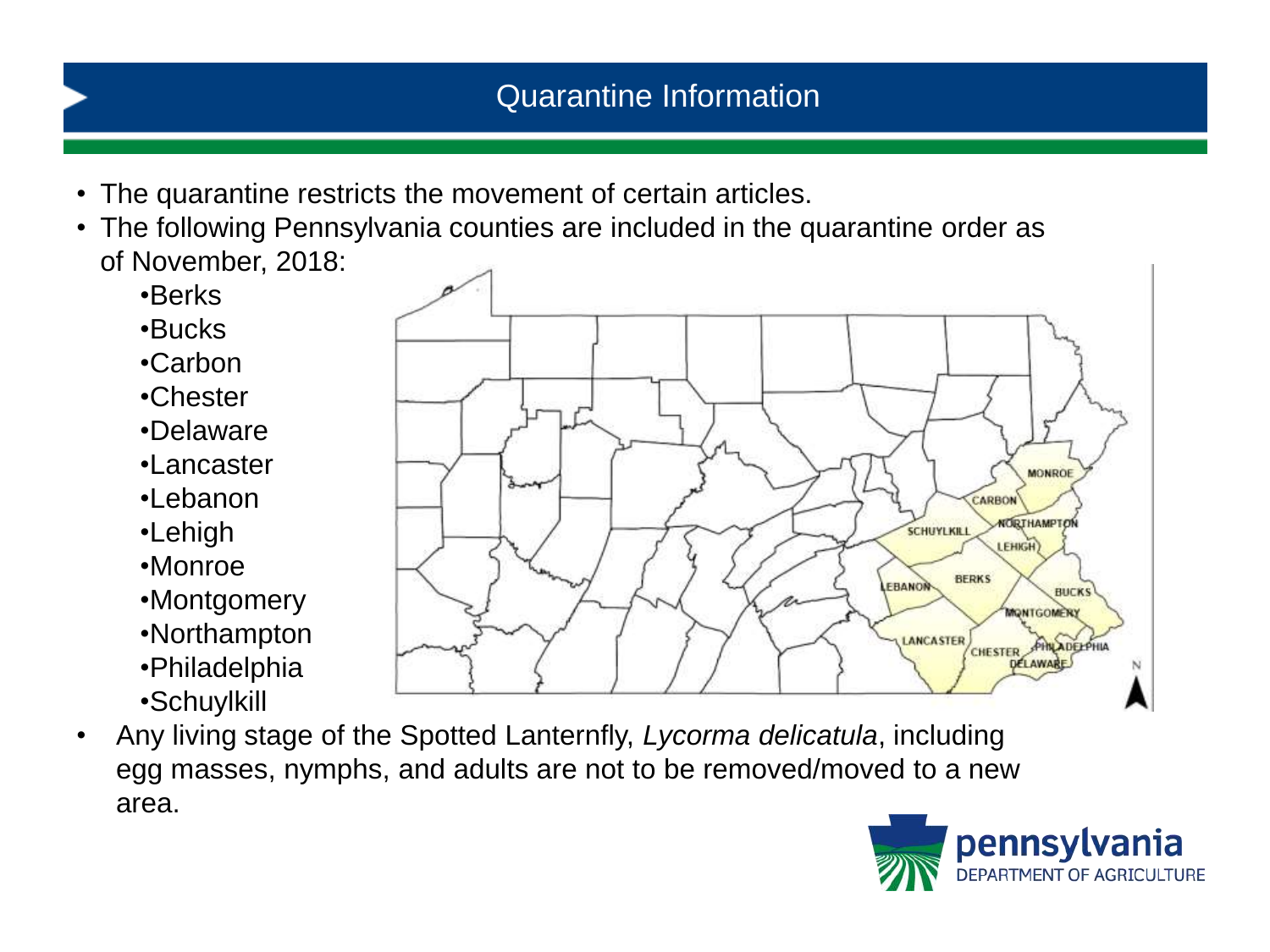The following items must be checked for Spotted Lanternfly or egg masses prior to moving to a new area:

- Brush, debris, bark, or yard waste
- Landscaping, remodeling or construction waste
- Logs, stumps, or any tree parts
- Firewood of any species
- Grapevines for decorative purposes or as nursery stock
- Nursery stock
- Crated materials
- Outdoor household articles including recreational vehicles, lawn tractors and mowers, mower decks, grills, grill and furniture covers, tarps, mobile homes, tile, stone, deck boards, mobile fire pits, any associated equipment and trucks or vehicles not stored indoors

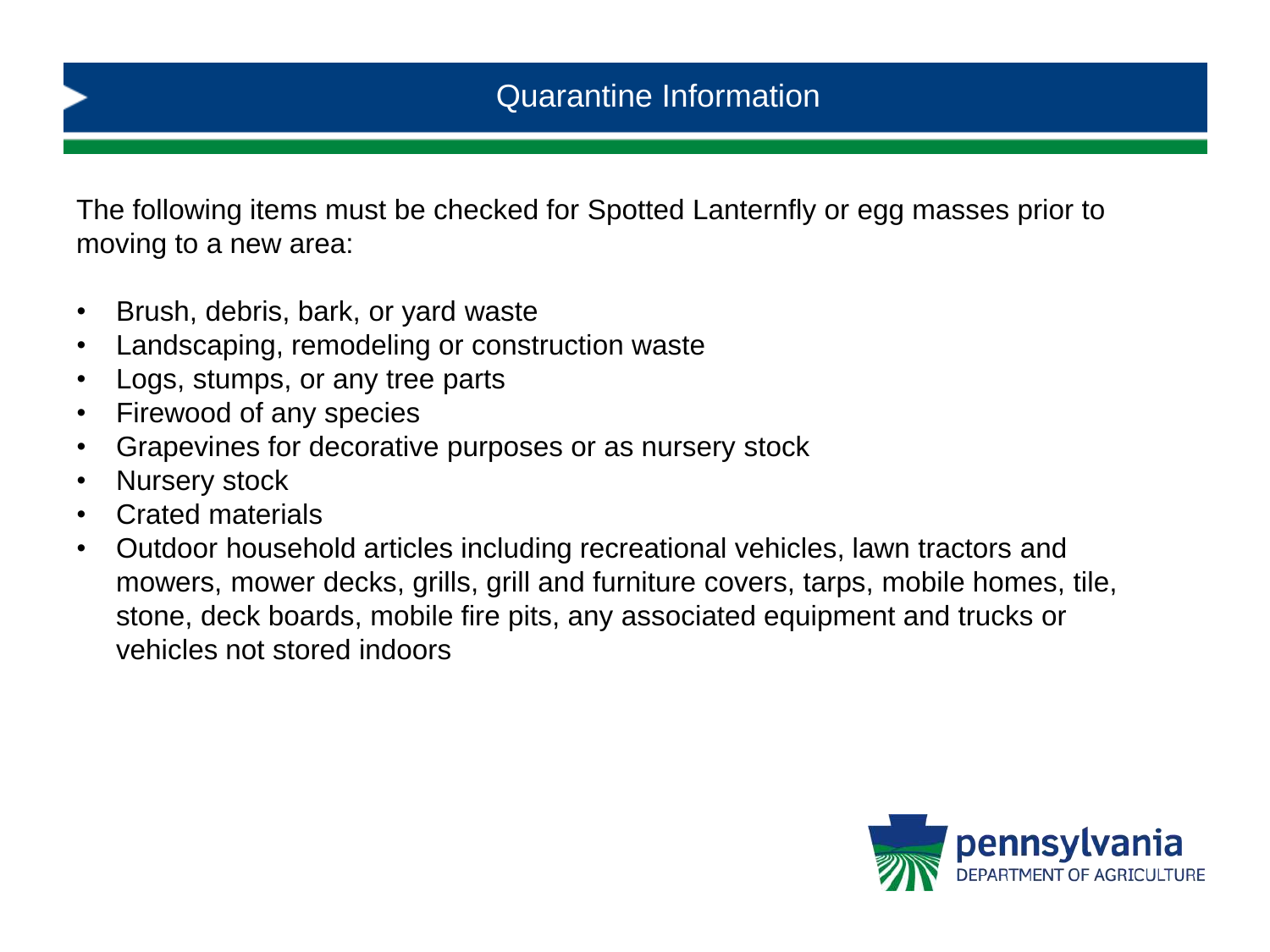### Compliance Checklist

#### **Checklist for Residents**

Living in Spotted Lanternfly Quarantine Areas IMPORTANT: Before you move outdoor items from the quarantine area, check for spotted lanternfly egg masses, adults, and nymphs. Make sure all items are pest free before you move them. Help keep this pest from spreading.

#### Check before you move

| Recreational or Camping Netra                    |                          |                                                               |  |  |  |  |
|--------------------------------------------------|--------------------------|---------------------------------------------------------------|--|--|--|--|
| <b>II</b> Backpacks                              | El lon chests            | <b>D</b> Tarps                                                |  |  |  |  |
| <b>D</b> Basketball backboards                   | D Motorcycles            | <b>D</b> Tents                                                |  |  |  |  |
| <b>D</b> Bicycles                                | Notor homes              | <b>D</b> Other                                                |  |  |  |  |
| <b>D</b> Boats/Boat trailers                     | El Recreational vehicles |                                                               |  |  |  |  |
| D Campers                                        | <b>D</b> Soowmobiles     |                                                               |  |  |  |  |
| <b>Clubboot Hexageboold Barrow</b>               |                          |                                                               |  |  |  |  |
| <b>D</b> Barrels                                 | D Propane or oil tanks   | <b>D</b> Storm/Screen doors and<br>windows and the            |  |  |  |  |
| Cardboard or wooden boxes                        | Trash cane               |                                                               |  |  |  |  |
| D Outdoor poles                                  | C Refrigerators/Freezers | El Window awnings                                             |  |  |  |  |
| El Plant containers                              | Storage sheds            | D Outdoor furniture<br><b>D</b> Other                         |  |  |  |  |
| D Firewood                                       | <b>D</b> Shutters        |                                                               |  |  |  |  |
| Building Materials                               |                          |                                                               |  |  |  |  |
| C Bricks/Cinder blocks                           | C Roofing materials      | El Skidstern/Forklifts                                        |  |  |  |  |
| Cement mixing tubs                               | Tools and bolboxes.      | <b>D</b> Pipes                                                |  |  |  |  |
| <b>Q Lumber</b>                                  | Workbenches              | <b>D</b> Other                                                |  |  |  |  |
| <b>Yard and Garden Rerns</b>                     |                          |                                                               |  |  |  |  |
| Dog houses, rabbit sheds.<br>chicken coops, etc. | C Garden titers          | <b>D</b> Signs and posts                                      |  |  |  |  |
| C Barbecue grits                                 | D. Yard decorations      | D Stonage sheds                                               |  |  |  |  |
|                                                  | C Gerden tools           | <b>El Tractors and trailers</b><br>D Trees, shrubs and plants |  |  |  |  |
| <b>Carts</b>                                     | <b>D</b> Backhoes        |                                                               |  |  |  |  |
| Cold hames                                       | <b>CILINATIONAIR</b>     | <b>D</b> Other                                                |  |  |  |  |
| <b>D</b> Fensing                                 |                          |                                                               |  |  |  |  |
| Children's Playthings                            |                          |                                                               |  |  |  |  |
| Flay houses                                      | D Bicycles, scoolars     | <b>CI</b> Other                                               |  |  |  |  |
| TI Ministra meseda                               | <b>D</b> Sandboxes       |                                                               |  |  |  |  |

#### **Checklist for Residents** Living in Spotted Lanternfly Quarantine Areas

IMPORTANT: Before you move outdoor items from the quarantine area, check for spotted lanternfly egg masses, adults, and nymphs. Make sure all items are pest free before you move them. Help keep this pest from spreading.

If you find any of these life stages of the Spotted Lantemfly, remove, devitalize, place in a sealed. bag, and dispose of bag in the garbage.



Trevit Spotted Lamornity egg rum instituti in red). Egg masses are present in autumn and winter months, blending with their burnwedings.



Spotted Lanternfly nymphs, present in spring and summer months. Omages from Park et al. 2009)

By signing this checklist, I am confirming that I have impected my vehicle and those items I am moving from the Spatted Lanovnity quarantine area, and do not see any egg masses or insects in or on anything I am moving Signature: Address Data Flexus sign, state, and keep this checklat in your vehicle with you - use it each time you need it.

For more information, visit the Pennsylvania Department of Agriculture website: www.pda.state.pa.us/spottedianterrify

![](_page_10_Picture_14.jpeg)

![](_page_10_Picture_15.jpeg)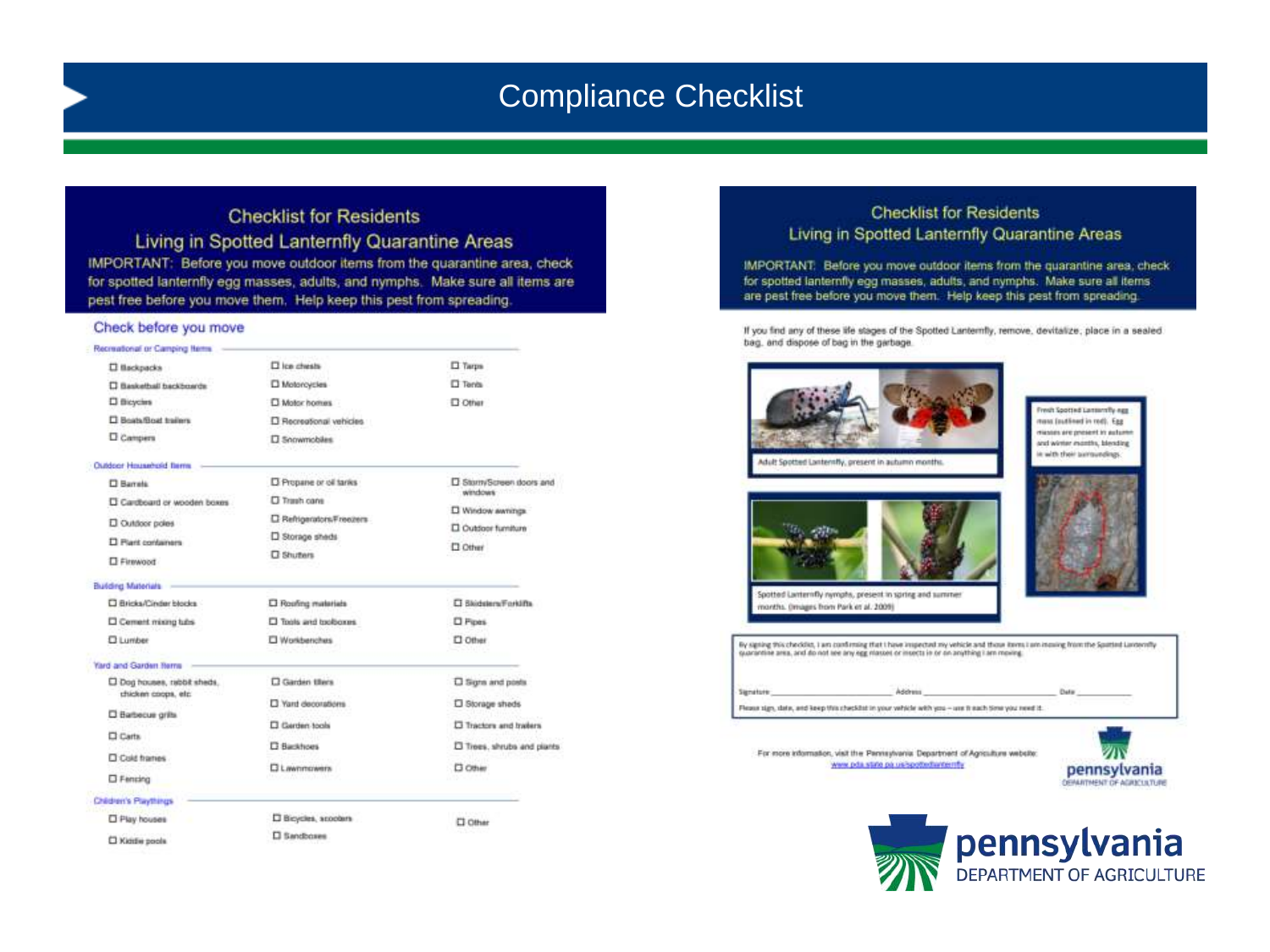- Penn State Extension, United States Department of Agriculture (USDA) and PA Department of Agriculture (PDA) have joined forces to control and contain the spread of Spotted Lanternfly.
- Penn State is leading research efforts, currently underway to answer questions about the insects biology, pesticide studies, and the ability of the insect to adapt to the environment in Pennsylvania.
- USDA and PDA are actively treating locations where SLF has been reported:
	- USDA is working along the outer edges where the populations are small; and
	- PDA is treating areas where the population numbers are high, as well as high-risk pathways which may contribute to moving the insect to other locations.
	- PDA is also surveying all counties in the state outside the quarantine looking for SLF.

![](_page_11_Picture_7.jpeg)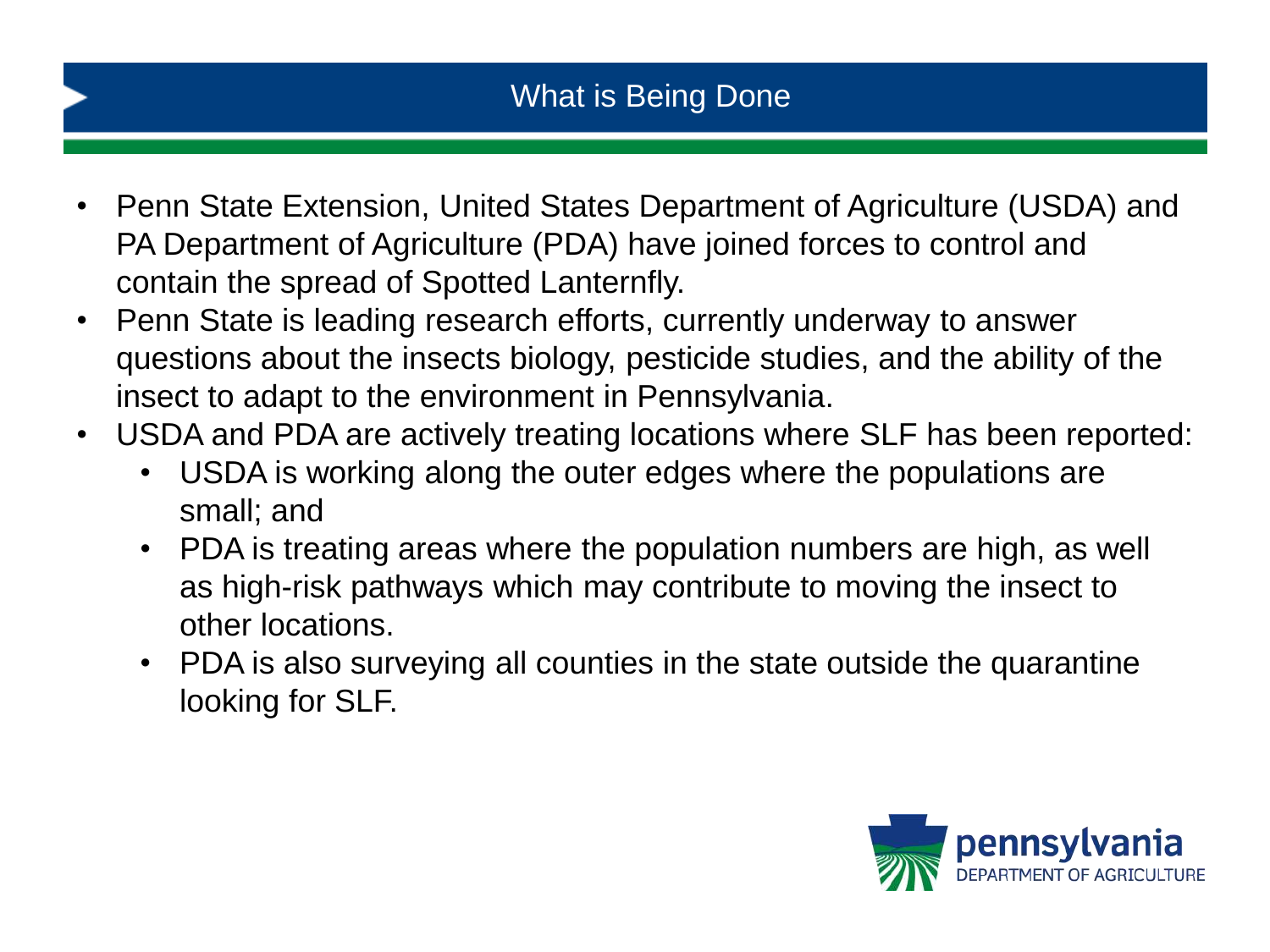- The insect is easily moved if no one is looking.
	- Inspect vehicles, trailers, or any outdoor items before you move around or out of the quarantine is important.
	- If possible, don't park in tree lines and keep windows rolled up when you park your vehicle.
	- Using the recommendations developed by Penn State, you can control measures on your own property.
	- Any efforts you make in destroying the Spotted Lanternfly or its egg masses helps your property and community.
	- Please join the effort to control and prevent the spread of Spotted Lanternfly. We need everyone to protect their properties, communities, and the commonwealth from this invasive insect that has the potential to change our landscape and quality of life.

![](_page_12_Picture_7.jpeg)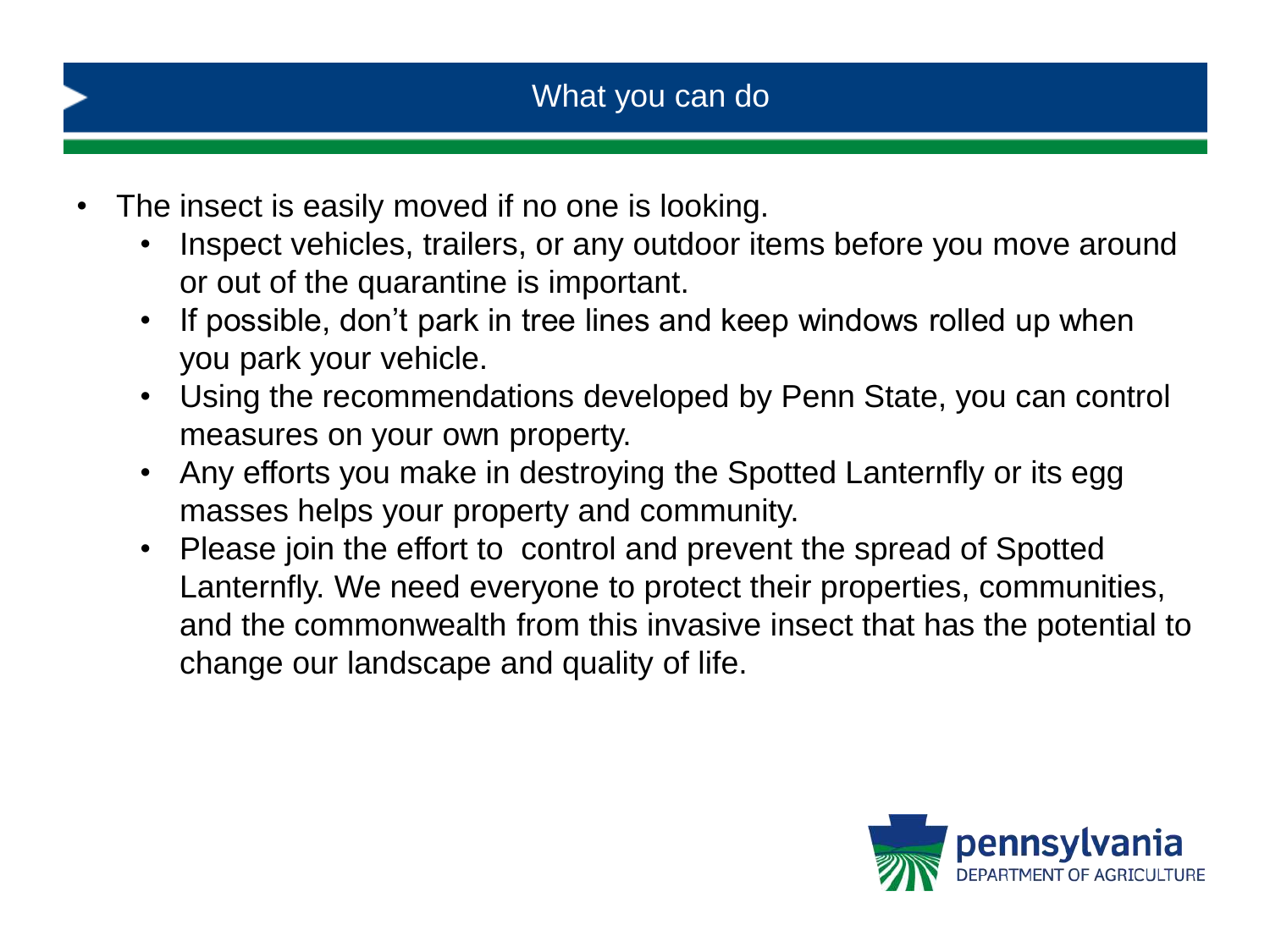### How You Can Help in Willistown's Parks and Preserves

- Look for the egg masses and insects at our parks and preserves.
- We will be providing sanitizer dispensers, scrapers, and bags.
- Please take action and report the following to Mary via email or phone at [mhundt@willistown.pa.us](mailto:mhundt@willistown.pa.us) or 610-647-5300 x224:
	- 1. Which park or preserve you were in
	- 2. What life cycle stage the lanternfly was in
	- 3. What action you have taken
	- 4. Where in the park or preserve you were

**Thank you for helping to protect our treasured public lands!**

![](_page_13_Picture_9.jpeg)

**Okehocking Preserve Powwow Field in fall. Photo by Mary Hundt.**

![](_page_13_Picture_11.jpeg)

![](_page_13_Picture_12.jpeg)